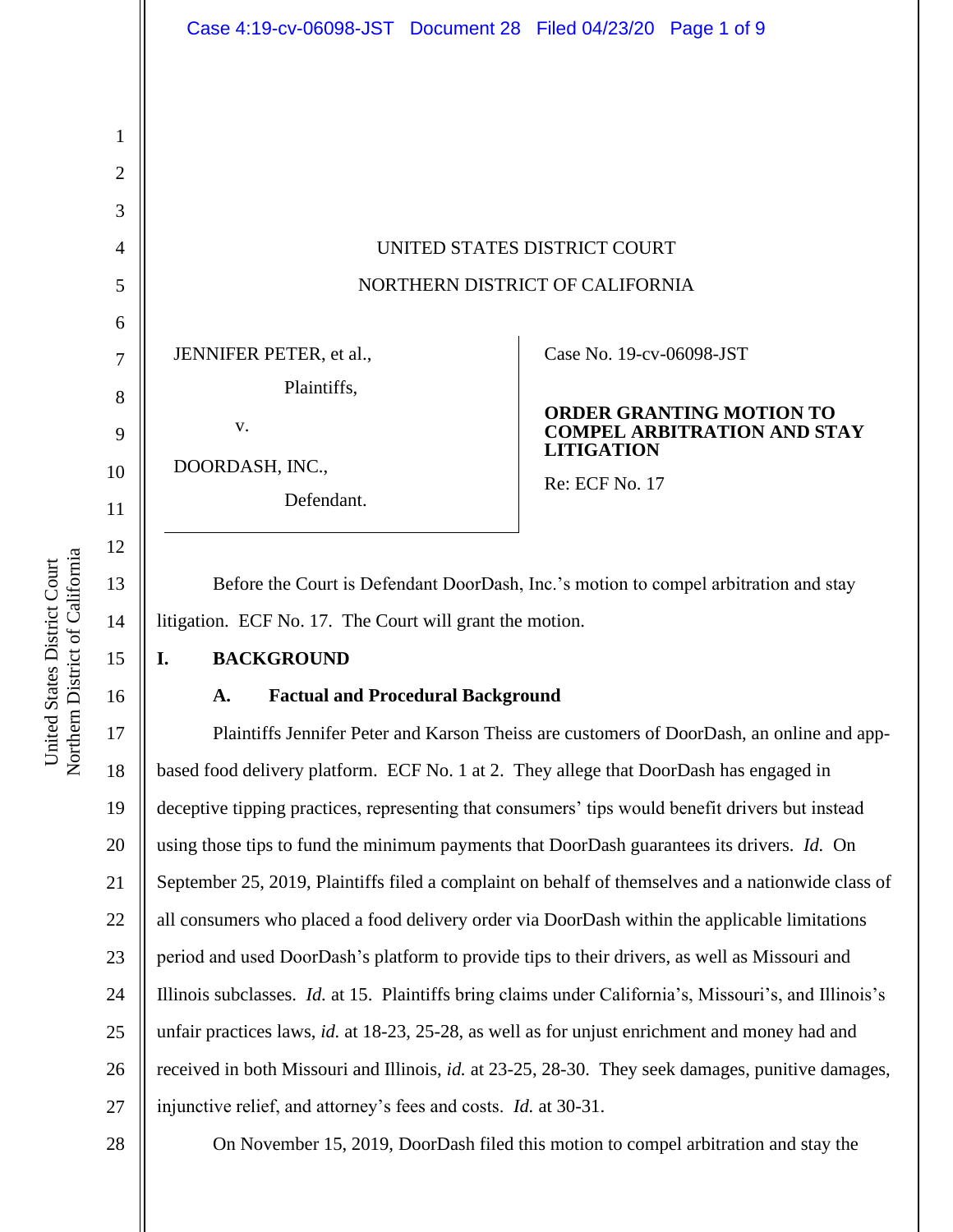litigation. ECF No. 17. Plaintiffs filed an opposition, ECF No. 21, and DoorDash filed a reply, ECF No. 22. The Court took the motion under submission without a hearing.

3

1

2

# **B. Arbitration Provisions**

4 5 6 7 8 9 10 11 12 13 14 15 16 17 18 Theiss signed up for a DoorDash account on March 4, 2019, and Peter signed up on May 8, 2019. ECF No. 17-1 ¶¶ 5-6. Both Plaintiffs entered their names, email addresses, phone numbers, and passwords on a sign-up screen. *Id.*  $\P$  7. To complete the process and place an order, they clicked a "Sign Up" button below this information. *Id.* Directly below that button was a statement reading: "By tapping Sign Up, Continue with Facebook, or Continue with Google, you agree to our Terms and Conditions and Privacy Statement." *Id.* The words "Terms and Conditions" appeared in blue text and were hyperlinked to the DoorDash Terms and Conditions in effect at the time ("2018 T&C"). *Id.* ¶ 8. Plaintiffs and other DoorDash users were not required to click through to the T&C in order to complete the sign-up process. *Id.* ¶¶ 8-9. Section 12 of the 2018 T&C, entitled "Dispute Resolution," contained an arbitration agreement. *Id.* at 22. The agreement read, in relevant part: You agree that any dispute or claim relating in any way to your access or use of the Services as a consumer of our Services, to any advertising or marketing communications regarding the Company or the Services, to any products or services sold or distributed through the Services that you received as a consumer of our Services, or to any aspect of your relationship or transactions with Company as a consumer of our Services will be resolved by binding arbitration, rather than in court . . . . *Id.* at 23. The agreement also included a "delegation clause" providing that "[t]he arbitrator, and not any federal, state, or local court or agency, shall have exclusive authority to resolve any dispute relating to the interpretation, applicability, enforceability or formation of this Arbitration Agreement including, but not limited to any claim that all or any part of this Arbitration

Agreement is void or voidable." *Id.* at 23.

The 2018 T&C allowed users to opt out of the arbitration agreement within 30 days of signing up for DoorDash. *Id.* The second paragraph of the T&C, in capitalized text, included a warning about the arbitration agreement and class waiver and a reference to the user's right to opt

Northern District of California Northern District of California United States District Court United States District Court

26

27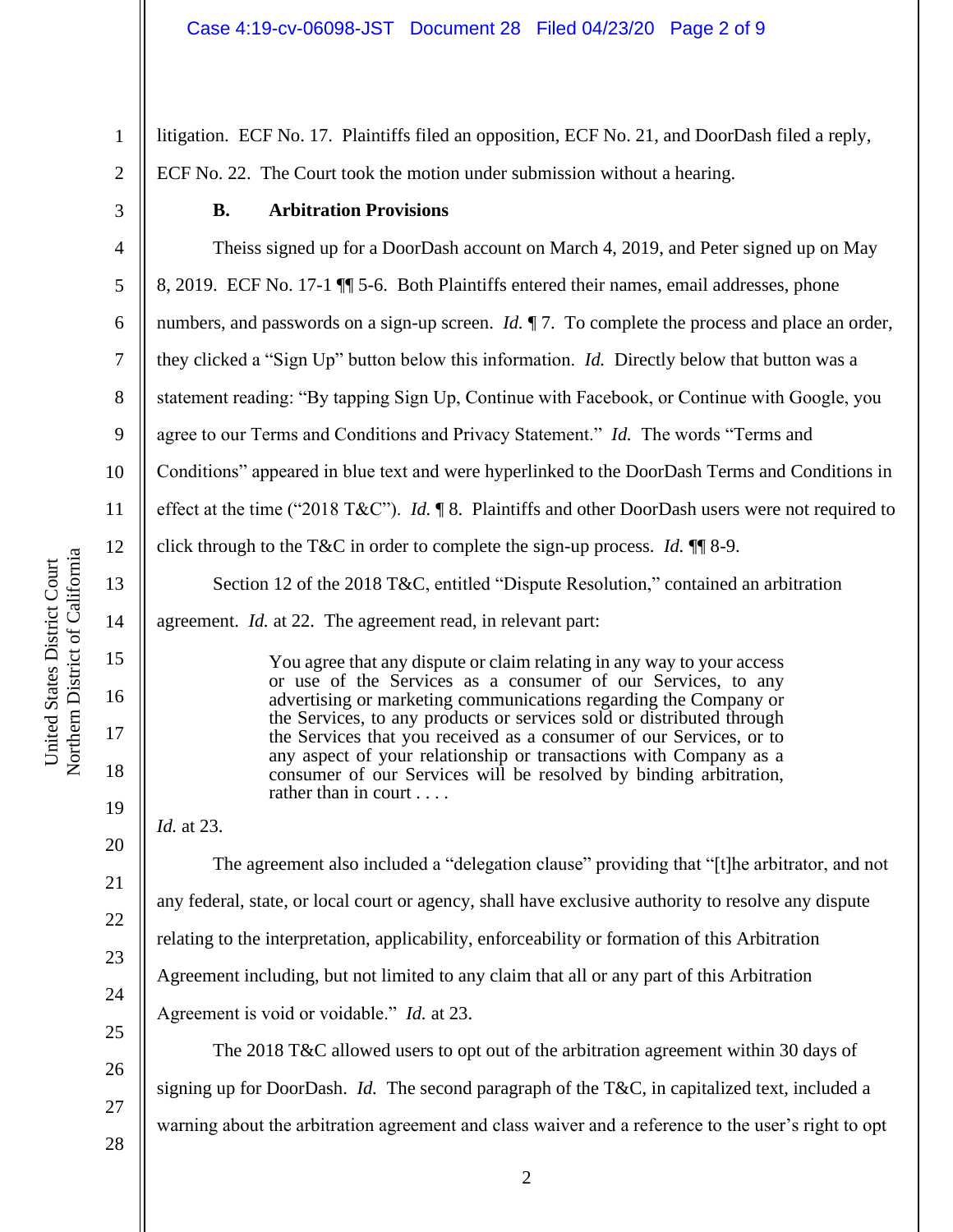out. *Id.* at 16. The 2018 T&C also stated that "the Company reserves the right to modify the terms and conditions of this Agreement or its policies relating to the Website, Software or Services at any time, effective upon posting of an updated version of this Agreement on the Website or Software" and that "continued use of the Services after any such changes constitutes your agreement to such changes." *Id.* at 16.

After completing the sign-up process, neither Peter nor Theiss opted out of the arbitration agreement. *Id.* ¶ 13. In August 2019, DoorDash posted an updated Terms of Service ("2019 T&C"). *Id.* ¶ 14. The 2019 T&C contained a substantially similar arbitration agreement and warning as well as a materially identical class waiver and delegation clause. *Id.* at 29, 35-36. Peter did not use DoorDash after this point, but Theiss continued to use the company's services and did not opt out of the 2019 arbitration agreement. *Id.* ¶ 15.

**II. JURISDICTION**

The Court has jurisdiction pursuant to 28 U.S.C. § 1332(d). *See* ECF No. 1 at 3.

### **III. LEGAL STANDARD**

The Federal Arbitration Act ("FAA") applies to arbitration agreements in any contract affecting interstate commerce. *See Circuit City Stores, Inc. v. Adams*, 532 U.S. 105, 119 (2001); 9 U.S.C. § 2. Under the FAA, arbitration agreements "shall be valid, irrevocable, and enforceable, save upon such grounds that exist at law or in equity for the revocation of any contract." 9 U.S.C. § 2. This provision reflects "both a liberal federal policy favoring arbitration, and the fundamental principle that arbitration is a matter of contract." *AT&T Mobility LLC v. Concepcion*, 563 U.S. 333, 339 (2011) (internal citations omitted).

22 23 24 25 26 27 28 On a motion to compel arbitration, the court's role under the FAA is "limited to determining (1) whether a valid agreement to arbitrate exists and, if it does, (2) whether the agreement encompasses the dispute at issue." *Chiron Corp. v. Ortho Diagnostic Sys., Inc.*, 207 F.3d 1126, 1130 (9th Cir. 2000). If the court is "satisfied that the making of the agreement for arbitration or the failure to comply therewith is not in issue, the court shall make an order directing the parties to proceed to arbitration in accordance with the terms of the agreement." 9 U.S.C. § 4. Where the claims alleged in a complaint are subject to arbitration, the Court may stay the action

1

2

3

4

5

6

7

8

9

10

11

12

13

14

15

16

17

18

19

20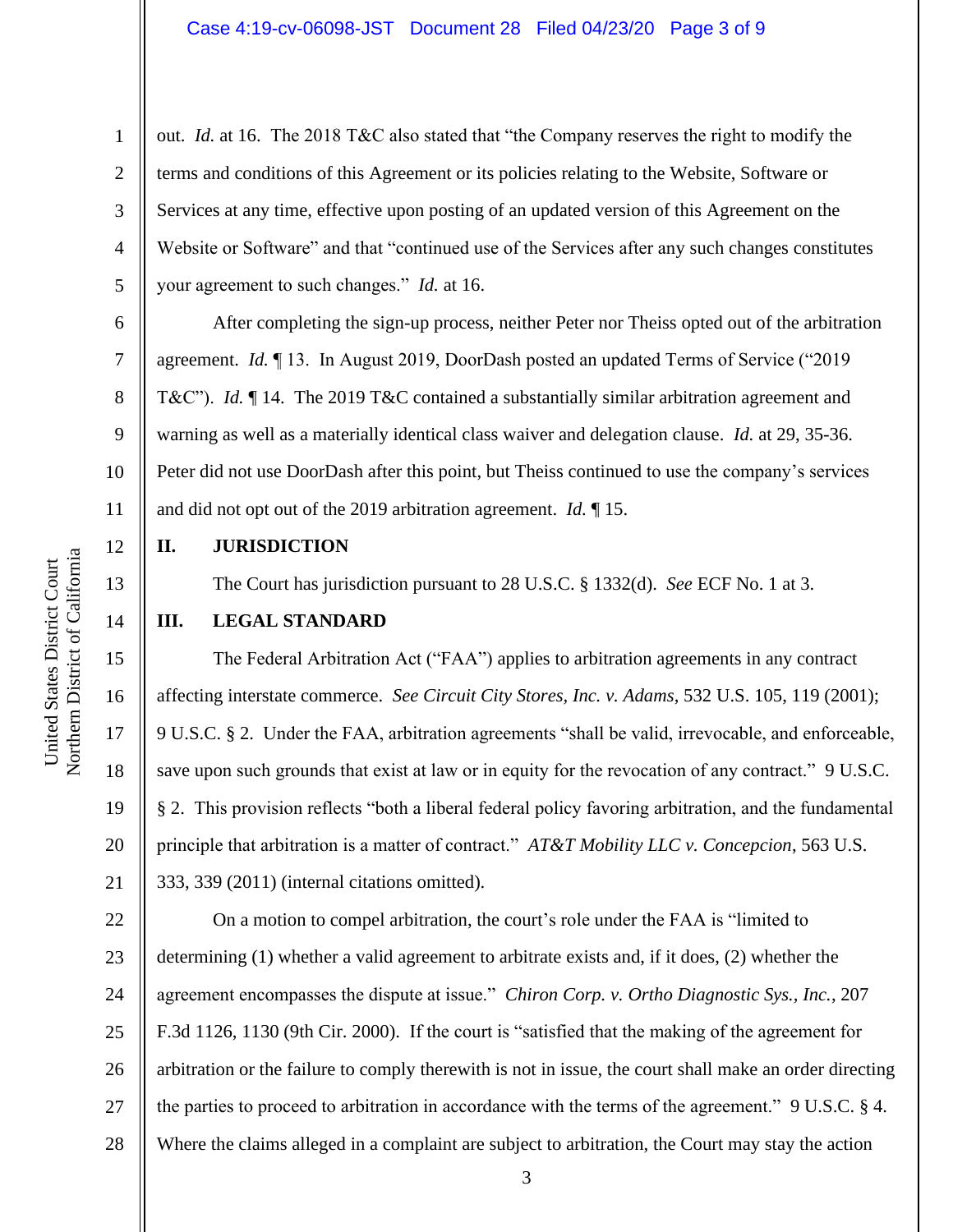pending arbitration. *Id.* § 3.

"[T]he party resisting arbitration bears the burden of proving that the claims at issue are unsuitable for arbitration." *Green Tree Fin. Corp. Alabama v. Randolph*, 531 U.S. 79, 91 (2000).

**IV. DISCUSSION**

1

2

3

4

5

6

7

8

9

10

11

12

13

14

15

16

17

18

19

20

21

22

23

24

25

Plaintiffs contend the Court should deny DoorDash's motion because the parties never reached a valid, binding contract given that DoorDash failed to provide reasonable notice of the T&C. ECF No. 21 at 5-6. They further argue that the Court, and not an arbitrator, must determine the question of contract formation. DoorDash argues that the  $T\&C$ 's delegation clause extends to questions of arbitrability, meaning that the arbitrator, not the Court, should decide "whether there is a valid agreement to arbitrate" and "whether the agreement covers the dispute." ECF No. 17 at 15-17 (citing *Howsam v. Dean Witter Reynolds, Inc.*, 537 U.S. 79, 83-84 (2002)). In the alternative – if the Court reaches the question of contract formation – DoorDash argues that the parties reached a valid contract. *Id.* at 17-21.<sup>1</sup>

### **A. Delegation**

"[P]arties can agree to arbitrate 'gateway' questions of 'arbitrability,' such as whether the parties have agreed to arbitrate or whether their agreement covers a particular controversy." *Rent-A-Ctr., W., Inc. v. Jackson*, 561 U.S. 63, 68-69 (2010). "Just as the arbitrability of the merits of a dispute depends upon whether the parties agreed to arbitrate that dispute, so the question 'who has the primary power to decide arbitrability' turns upon what the parties agreed about *that* matter." *First Options of Chi., Inc. v. Kaplan*, 514 U.S. 938, 943 (1995) (emphasis in original) (internal citations omitted). Whether the court or the arbitrator decides arbitrability is "an issue for judicial determination unless the parties clearly and unmistakably provide otherwise." *Howsam*, 537 U.S. at 83 (quoting *AT&T Techs., Inc. v. Commc'ns Workers of America*, 475 U.S. 643, 649 (1986)).

However, while challenges to the validity of a contract containing an arbitration clause are decided by the arbitrator, "challenges to the very existence of the contract are, in general, properly directed to the court." *Kum Tat Ltd. v. Linden Ox Pasture, LLC*, 845 F.3d 979, 983 (9th Cir.

27

28

 $<sup>1</sup>$  DoorDash's reply brief addresses only whether the parties formed a valid contract, and does not</sup> respond to Plaintiffs' arguments regarding delegability. ECF No. 22.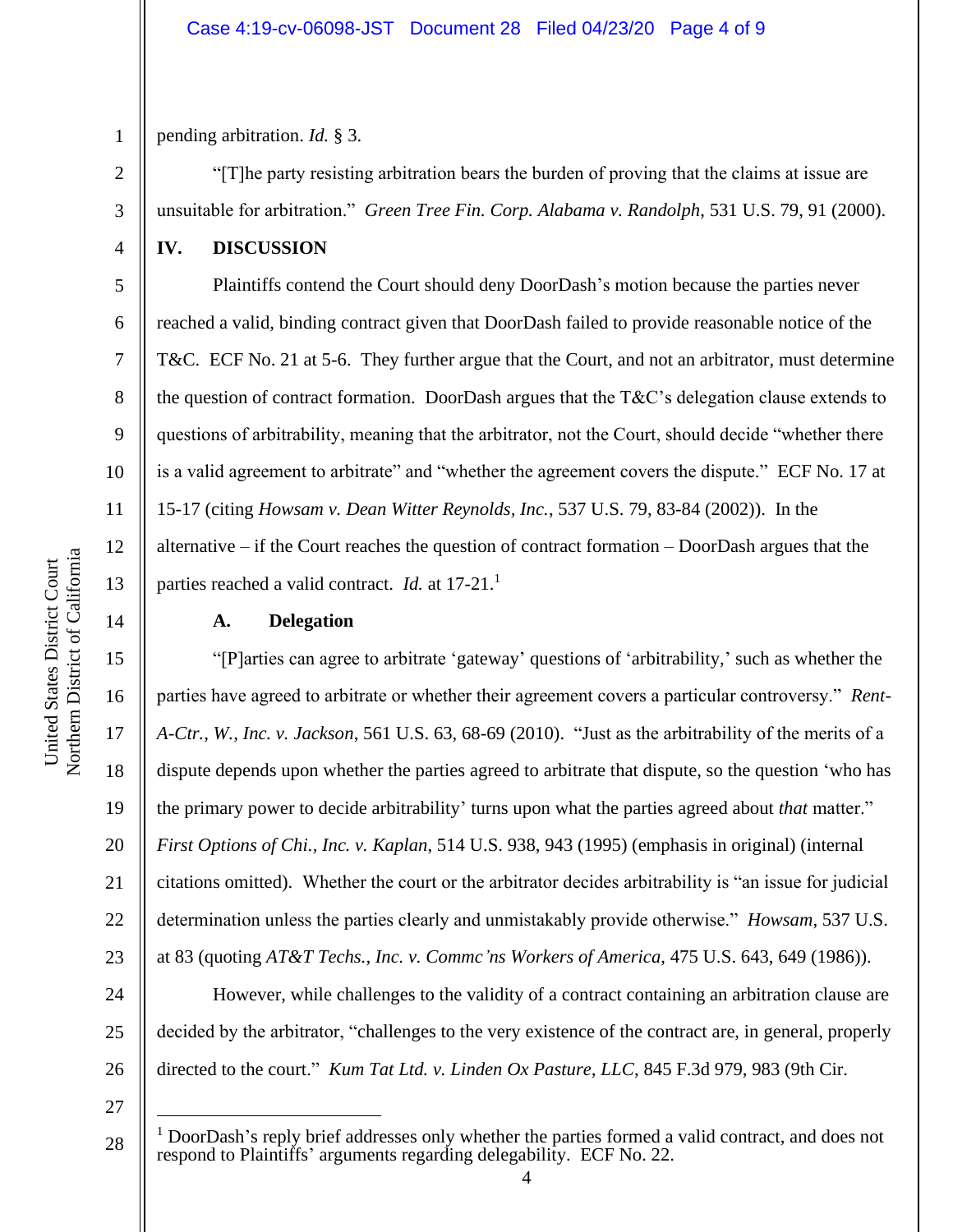1

2

3

4

5

6

7

8

9

10

11

12

13

14

15

United States District Court

United States District Court

16

17

18

19

20

2017). This is because "[a]rbitration is a matter of contract and a party cannot be required to submit any dispute which he has not agreed so to submit." *AT&T Techs.*, 475 U.S. at 648 (quoting *United Steelworkers of Am. v. Warrior & Gulf Nav. Co.*, 363 U.S. 574, 582 (1960)). While the Court generally resolves ambiguities in arbitration agreements in favor of arbitration, it resolves ambiguities as to the delegation of arbitrability in favor of court adjudication. *See Kaplan*, 514 U.S. at 944-45.

Plaintiffs argue that they did not consent to the T&C and thus no contract was formed. ECF No. 21 at 9. Because this is a challenge to "the very existence of the contract," this question cannot be delegated to the arbitrator. *Kum Tat*, 845 F.3d at 983.

## **B. Contract Formation**

"When deciding whether the parties agreed to arbitrate a certain matter (including arbitrability), courts generally . . . should apply ordinary state-law principles that govern the formation of contracts." *Kaplan*, 514 U.S. at 944. While the 2018 and 2019 T&C's both contain Delaware choice-of-law provisions, *see* ECF No. 17-1 at 25, 39, applying these provisions would presume that a contract had been formed. The Court therefore applies California's choice-of-law rules. *See Mazza v. Am. Honda Motor Co., Inc.*, 666 F.3d 581, 589 (9th Cir. 2012) (quoting *Zinser v. Accufix Research Inst., Inc.*, 253 F.3d 1180, 1187 (9th Cir. 2001)) ("A federal court sitting in diversity must look to the forum state's choice of law rules to determine the controlling substantive law."); *Eiess*, 404 F. Supp. 3d at 1949 (citation omitted) (where "the underlying basis for CAFA jurisdiction is diversity, the forum state's choice of law rules apply").

21 22 23 24 25 26 27 In California, "[g]enerally speaking the forum will apply its own rule of decision unless a party litigant timely invokes the law of a foreign state." *Wash. Mut. Bank, FA v. Super. Ct.*, 24 Cal. 4th 906, 919 (2001) (citation omitted). When that occurs, the foreign-law proponent "must demonstrate that the latter rule of decision will further the interest of the foreign state and therefore that it is an appropriate one for the forum to apply to the case before it." *Id.* Because both parties invoke California substantive law, however, *see* ECF No. 21 at 10; ECF No. 22 at 5, that is the law the Court will apply.

28

In California, "[a] party petitioning the court to compel arbitration bears the burden of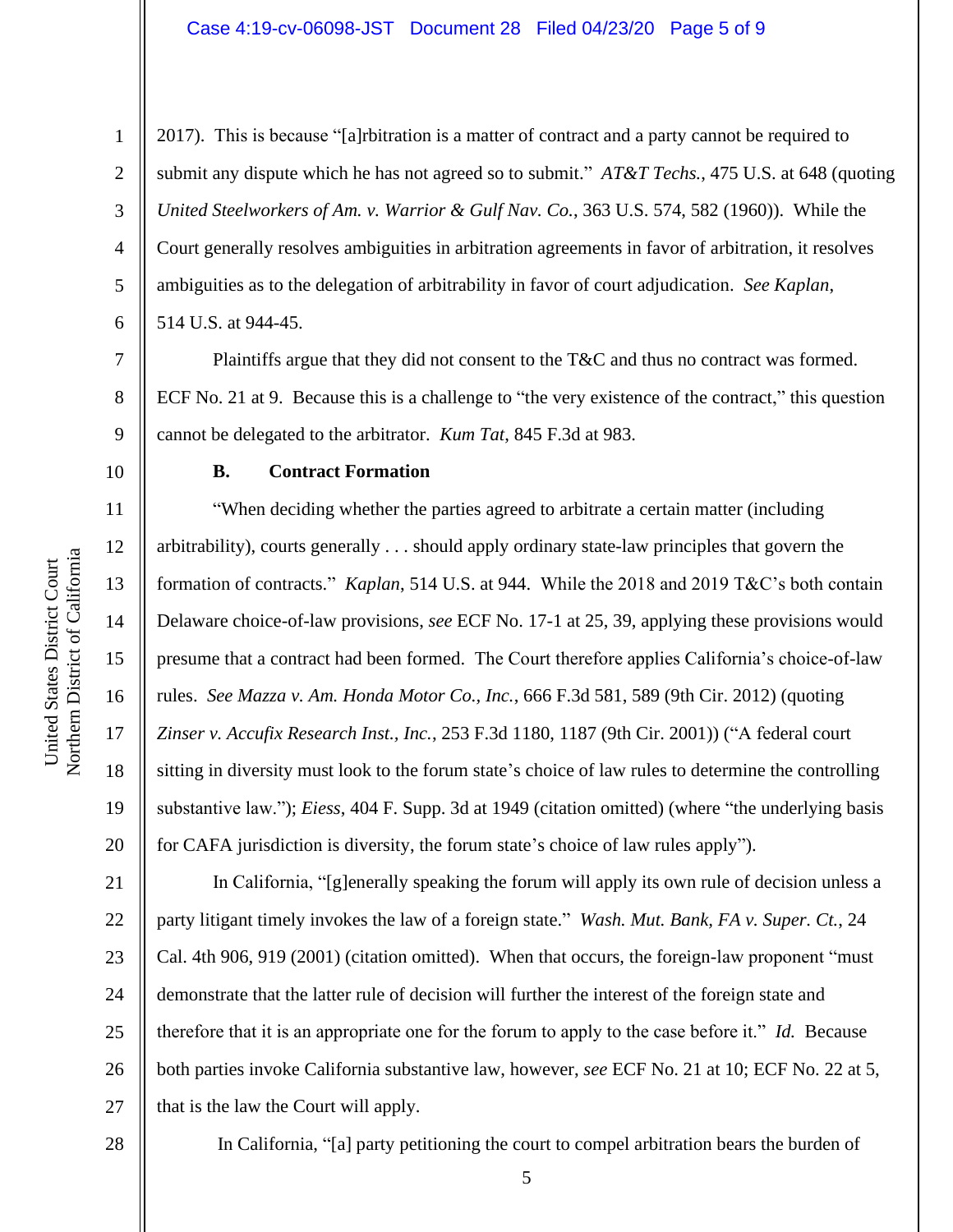#### Case 4:19-cv-06098-JST Document 28 Filed 04/23/20 Page 6 of 9

1

2

3

4

5

6

7

8

9

11

12

13

14

15

17

18

19

proving by a preponderance of evidence the existence of an arbitration agreement." *Olvera v. El Pollo Loco, Inc.*, 173 Cal. App. 4th 447, 453 (Cal. Ct. App. 2009) (internal citation omitted), *abrogated on other grounds by Concepcion*, 563 U.S. at 339. An essential element of a contract is consent. Cal. Civ. Code § 1550; *see also Binder v. Aetna Life Ins. Co.*, 75 Cal. App. 4th 832, 850 (Cal. Ct. App. 1999) ("To form a contract, a manifestation of mutual assent is necessary."). Assent is evaluated by an objective standard. *Windsor Mills, Inc. v. Collins & Aikman Corp.*, 25 Cal. App. 3d 987, 993 (Cal. Ct. App. 1972).

10 16 20 21 22 23 24 Plaintiffs argue that they did not consent to the T&C because DoorDash did not provide reasonable notice of those terms. ECF No. 21 at 12-13. The Ninth Circuit has held that an online contract must put a website user on actual or inquiry notice of its terms. *Nguyen v. Barnes & Noble Inc.*, 763 F.3d 1171, 1177 (9th Cir. 2014). Whether a user has inquiry notice of such an agreement "depends on the design and content of the website and the agreement's webpage." *Id. Nguyen* distinguished between two forms of online contracts: (1) "clickwrap" agreements, "in which website users are required to click on an 'I agree' box after being presented with a list of terms and conditions of use," which courts generally enforce, and (2) "browsewrap" agreements, "where a website's terms and conditions are generally posted on the website via a hyperlink at the bottom of the screen," which courts view with skepticism. *Id.* at 1175-76. A third category of agreement has become known as a "sign-in wrap," in which a website "notif[ies] the user of the existence of the website's terms of use and, instead of providing an 'I agree' button, advise[s] the user that he or she is agreeing to the terms of service when registering or signing up." *Meyer v. Uber Techs., Inc.*, 868 F.3d 66, 75-76 (2d Cir. 2017); *see also Colgate v. JUUL Labs, Inc.*, 402 F. Supp. 3d 728, 763 (N.D. Cal. 2019). Courts find these agreements valid "where the existence of the terms was reasonably communicated to the user." *Meyer*, 868 F.3d at 76 (collecting cases); *see also Colgate*, 402 F. Supp. 3d at 764.

25 26 27 28 Plaintiffs argue that they were not on notice of the T&C because the text informing them that signing up for an account would constitute agreement to the terms was "displayed as a gray font on a lighter-shade of gray background" and the font was "unreasonably small." ECF No. 21 at 15. Plaintiffs additionally argue that, even if they had clicked through to the T&C, the terms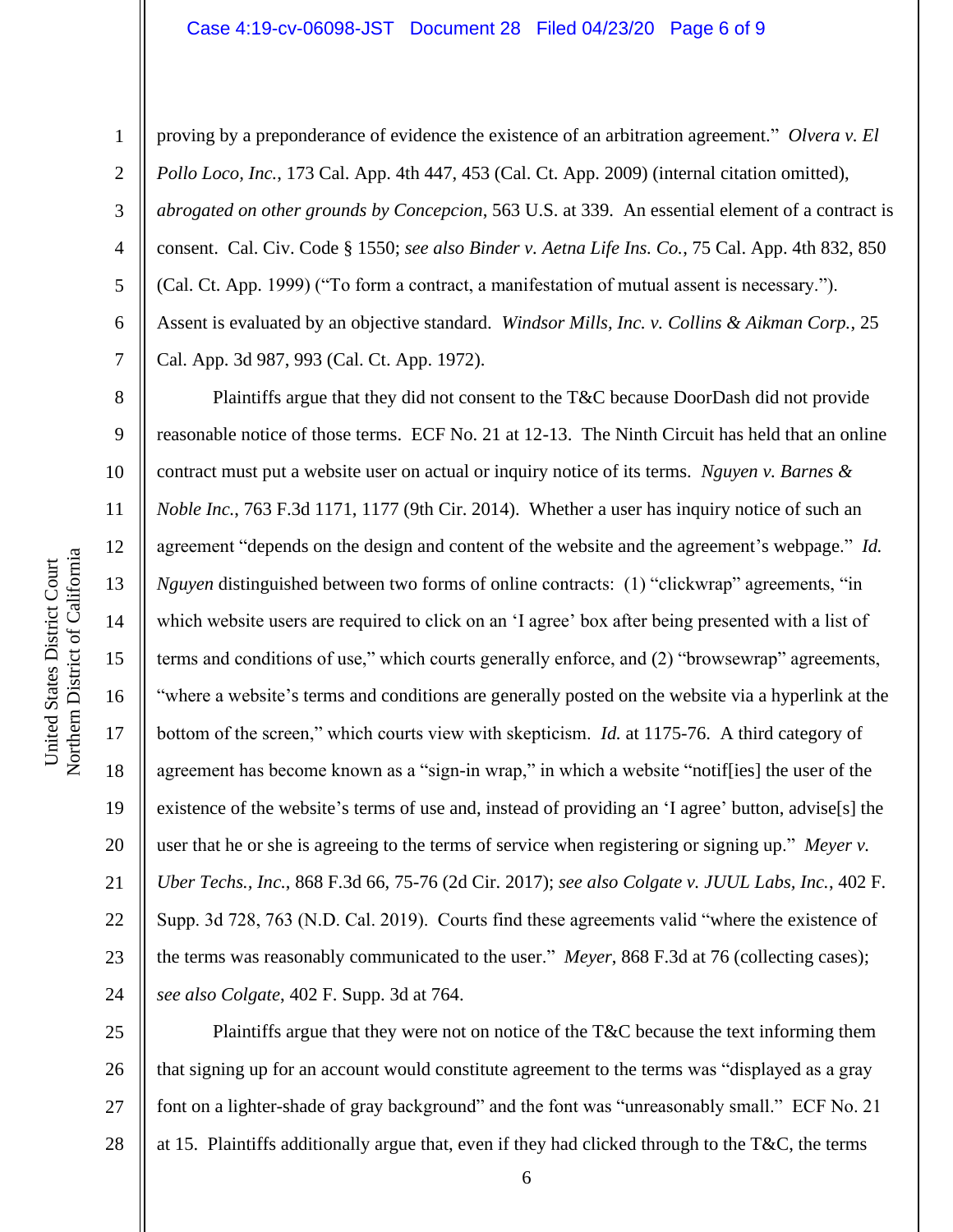#### Case 4:19-cv-06098-JST Document 28 Filed 04/23/20 Page 7 of 9

1

2

3

4

5

8

9

11

12

13

14

15

16

17

18

19

20

21

22

23

24

6 7 10 would not have been readable on smartphones. *Id.* at 17. They cite two cases for their readability argument. In *Pollstar v. Gigmania, Ltd.*, 170 F. Supp. 2d 974, 980-81 (E.D. Cal. 2000), decided well before the Ninth Circuit's current browsewrap decisions, the court questioned whether a website's notice of a license agreement was sufficient where that notice was "provided by small gray text on a gray background" and was not underlined to indicate a hyperlink to the terms of the agreement. Despite these concerns about the adequacy of notice, however, the court did not invalidate the agreement. *Id.* at 982. In *Conservatorship of Link*, 158 Cal. App. 3d 138, 141 (Cal. Ct. App. 1984), the court invalidated a liability release printed in 5.5-point font, holding that "[t]ypeface smaller than eight-point is an unsatisfactory reading medium." The contract in that 1984 case, however, was printed on paper. Plaintiffs cite no authority regarding acceptable font size in the digital context.

By contrast, DoorDash cites numerous cases in which courts have enforced agreements with substantially similar forms of notice. ECF No. 22 at 6-9. In *Meyer*, for example, the Second Circuit evaluated whether Uber's registration process afforded users sufficient notice of its terms and conditions under California law. 868 F.3d at 78. In that case, the second page of the registration process, in which users entered their payment information, included the text, "[b]y creating an Uber account, you agree to the TERMS OF SERVICE & PRIVACY POLICY." *Id.* at 71. The text sat below the "register" button, and the capitalized language was blue and underlined and hyperlinked to the terms at issue. *Id.* The court held that this notice was "reasonable as a matter of California law" because the screen was "uncluttered," the text "appear[ed] directly below the buttons for registration," and "[t]he entire screen [wa]s visible at once" such that the user did "not need to scroll beyond what is immediately visible to find notice of the Terms of Service." *Id.* at 78. Though the text was "in a small font, the dark print contrast[ed] with the bright white background, and the hyperlinks [we]re in blue and underlined." *Id.*

25 26 27 28 DoorDash's sign-up page looks markedly similar to the page approved by *Meyer*. The screens are similarly uncluttered and wholly visible, and the notice text appears even closer to the sign-up button on DoorDash's page than on Uber's. *See* ECF No. 22 at 7 (comparing page in *Meyer*, 868 F.3d at 81, with ECF No. 17-1 at 14). Despite Plaintiff's characterization of the font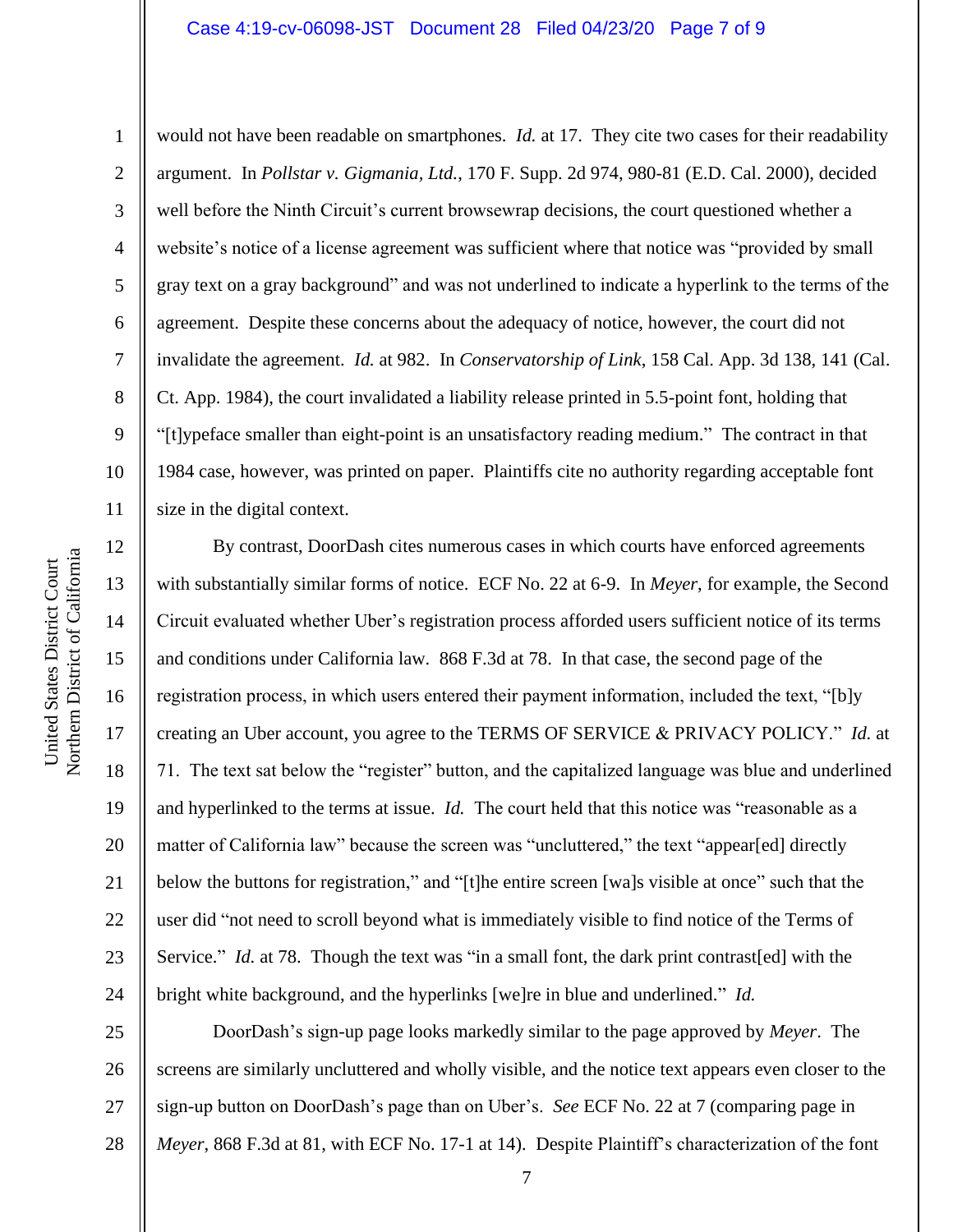#### Case 4:19-cv-06098-JST Document 28 Filed 04/23/20 Page 8 of 9

Northern District of California Northern District of California United States District Court United States District Court

1

2

3

4

5

6

7

8

9

10

11

12

13

14

15

16

17

18

19

22

as gray-on-gray, the text contrasts clearly with the background and is plainly readable. ECF No. 17-1 at 14. Unlike Uber's page, however, DoorDash's does not capitalize or underline the hyperlinks to its terms. ECF No. 22 at 7. A court evaluating a similar sign-in screen displaying a hyperlink to terms of service in a different color but with no other emphasis held that this display was not sufficient to establish inquiry notice. *Colgate*, 402 F. Supp. 3d at 765-66.

*Colgate* is distinguishable. Unlike DoorDash's page, the *Colgate* sign-in page included another hyperlink that was bolded, underlined, and in a larger font. *Id.* at 766. The court worried that users would not know that the second link was in fact a link given the greater emphasis attending the earlier-appearing link. *Id.* By contrast, DoorDash's sign-in page includes two hyperlinks, to its T&C and privacy statement. ECF No. 17-1 at 14. The hyperlinks are both in blue, indicating to users that they are clickable; a user would not need to "click on every word of the sentence in case one of them is actually a link." *Colgate*, 402 F. Supp. 3d at 765; *see also Swift v. Zynga Game Network*, 805 F. Supp. 2d 904, 911 (N.D. Cal. 2011) (colored hyperlink provided notice of terms of service).

Based on these authorities and a plain reading of the sign-in page, the Court holds that Plaintiffs were on inquiry notice of DoorDash's T&C and that they are bound by its terms.

#### **C. Arbitrability**

20 21 Putting the question of contract formation aside, Plaintiffs do not contest the validity of the arbitration agreement or whether it covers their claims. ECF No. 21 at 5-6. Because the Court holds that Plaintiffs did assent to the T&C, they are bound to arbitrate their claims arising out of DoorDash's tipping policy.

#### **CONCLUSION**

23 24 For the foregoing reasons, the Court GRANTS DoorDash's motion to compel arbitration and stays the proceedings.

25 26 27 28 The parties shall submit status reports to the Court within 180 days of the filing date of this order, and additional joint status reports every 180 days thereafter, apprising the Court of the status of the arbitration proceedings. Within fourteen days of the completion of the arbitration proceedings, the parties shall jointly submit to the Court a report advising the Court of the